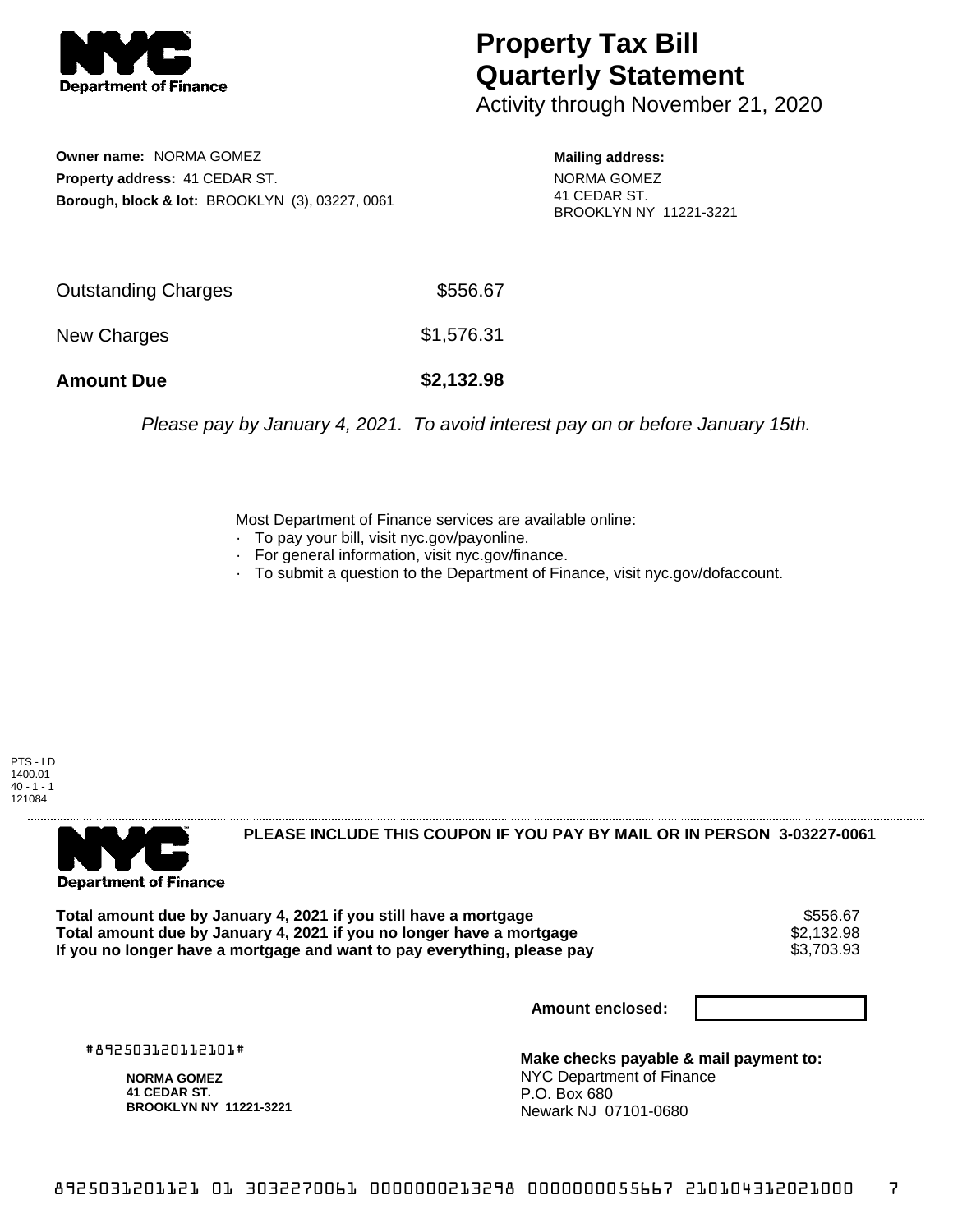

| <b>Billing Summary</b>                                                                                         | <b>Activity Date Due Date</b>           | <b>Amount</b> |
|----------------------------------------------------------------------------------------------------------------|-----------------------------------------|---------------|
| Outstanding charges including interest and payments                                                            |                                         | \$556.67      |
| <b>Finance-Property Tax</b>                                                                                    | 01/01/2021                              | \$1,595.55    |
| <b>Adopted Tax Rate</b>                                                                                        |                                         | $$-19.24$     |
| <b>Total amount due</b>                                                                                        |                                         | \$2,132.98    |
| <b>Tax Year Charges Remaining</b>                                                                              | <b>Activity Date</b><br><b>Due Date</b> | Amount        |
| Finance-Property Tax                                                                                           | 04/01/2021                              | \$1,595.55    |
| <b>Adopted Tax Rate</b>                                                                                        |                                         | $$-19.24$     |
| Total tax year charges remaining                                                                               |                                         | \$1,576.31    |
| If you pay everything you owe by January 4, 2021, you would save:                                              |                                         | \$5.36        |
| How We Calculated Your Property Tax For July 1, 2020 Through June 30, 2021                                     |                                         |               |
|                                                                                                                | Overall                                 |               |
| Tax class 1 - Small Home, Less Than 4 Families                                                                 | <b>Tax Rate</b>                         |               |
| Original tax rate billed                                                                                       | 21.1670%                                |               |
| New Tax rate                                                                                                   | 21.0450%                                |               |
| Estimated Market Value \$1,341,000                                                                             |                                         |               |
|                                                                                                                |                                         | <b>Taxes</b>  |
| <b>Billable Assessed Value</b>                                                                                 | \$31,550                                |               |
| <b>Taxable Value</b>                                                                                           | \$31,550 x 21.0450%                     |               |
| <b>Tax Before Abatements and STAR</b>                                                                          | \$6,639.72                              | \$6,639.72    |
| Basic Star - School Tax Relief                                                                                 | $$-1,410.00$                            | $$-296.00**$  |
| Annual property tax                                                                                            |                                         | \$6,343.72    |
| Original property tax billed in June 2020                                                                      |                                         | \$6,382.20    |
| Change In Property Tax Bill Based On New Tax Rate                                                              |                                         | $$ -38.48$    |
| ** This is your NYS STAR tax savings. For more information, please visit us at nyc.gov/finance or contact 311. |                                         |               |

Please call 311 to speak to a representative to make a property tax payment by telephone.

For information about the interest rate charged on late payments, visit nyc.gov/taxbill.

## **Home banking payment instructions:**

- 1. **Log** into your bank or online bill pay website.
- 2. **Add** the new payee: NYC DOF Property Tax. Enter your account number, which is your boro, block and lot, as it appears here: 3-03227-0061 . You may also need to enter the address for the Department of Finance. The address is P.O. Box 680, Newark NJ 07101-0680.
- 3. **Schedule** your online payment using your checking or savings account.

## **Did Your Mailing Address Change?**

If so, please visit us at **nyc.gov/changemailingaddress** or call **311.**

When you provide a check as payment, you authorize us either to use information from your check to make a one-time electronic fund transfer from your account or to process the payment as a check transaction.